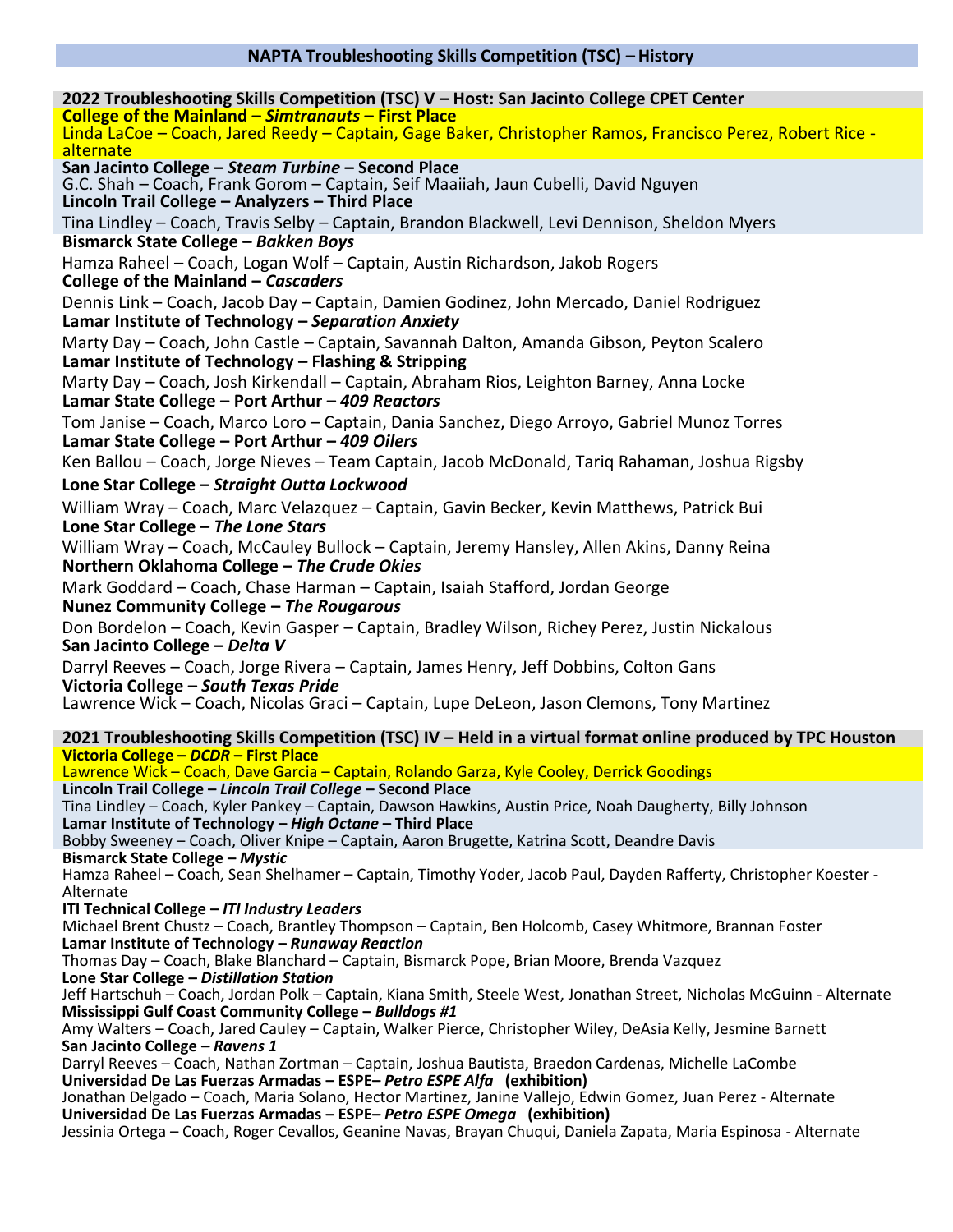# **NAPTA Troubleshooting Skills Competition (TSC) – History**

| 2019 Troubleshooting Skills Competition (TSC) III - Host: River Parishes Community College             |
|--------------------------------------------------------------------------------------------------------|
| San Jacinto College - Rajun Ravens - First Place                                                       |
| Kenneth Jackson - Coach, William Petty - Captain, Antonio Saldana, Matthew Hicks, Edgar Rosales        |
| ITI Technical College - Morning Crew - Second Place                                                    |
| Brent Chustz - Coach, Lewis Olson - Captain, Stanley Gibbs, Stephen Juneau, Dylan Selman               |
| College of the Mainland - Weir's the Leak - Third Place                                                |
| Dennis Link - Coach, Shane Berg - Captain, Michael Matherne, Cruz Puebla, Nicholas Tobey               |
| College of the Mainland - Steady State                                                                 |
| Derrick Lewis - Coach, Stephen Stack - Captain, Raymond Cardenas, Mason Guisti, Melissa Jared          |
| Kenai Peninsula College - Kenai Kings                                                                  |
| Jeff Laube – Coach, Nikita K Antonov – Coach, Brenner Musgrave, Timothy S Lehman, Edward W Hoeldt      |
| Lamar Institute of Technology - LIT Shooters                                                           |
| Bobby Sweeney - Coach, Rachel Green - Captain, Bailey Seal, Brad Brown, Christopher McGilbery          |
| Lone Star College - 190 Proof                                                                          |
| Linda LaCoe – Coach, Jonathan Cashion – Captain, Kendel Fregia, Jerry Smart, Chris Pech                |
| Lone Star College - Process Tech Coyotes                                                               |
| Linda LaCoe - Coach, Scott Nichols - Captain, Matthew Pinzon, Rick Bui, Miguel Garcia                  |
| River Parishes Community College - RPCC - 1                                                            |
| Scott McClelland - Coach, Justin McGehee - Captain, Justin Mackey, De'Quincy Russell, Raymond Woodfork |
| San Jacinto College - Rockin' Ravens                                                                   |
| Joseph Zwiercan – Coach, Ryan Murray – Captain, Mitchell Denno, Ian Barrios, Francisco Reyes           |
|                                                                                                        |
|                                                                                                        |
| 2018 Troubleshooting Skills Competition (TSC) II - Host: River Parishes Community College              |

**San Jacinto College–** *San Jac Ravens* **–First Place** Kenneth Jackson – Coach, Luis Martinez – Captain, Robert Cantu, Jose Cavazos **Kenai Peninsula College Kenai River––** *Kenai Kings***-Second Place** Jeffrey Laube – Coach, Stephan Gergilevich – Captain, Jake Kueber, Shane Poindexter **Sowela Technical Community College –** *Sowela Flying Tigers Team B* **–Third Place** Brady Gentry – Coach, Kevin Clopton – Captain, Della Keeley, Daniel Platt **Bellingham Technical College –** *BTC Troubleshooters* Scott Cory – Coach, Ryan O'Malley – Captain, Heather Gregory, Benjamin Erickson **Bismarck State College –** *Wild Prairie Techs* Hamza Raheel – Coach, Hunter Wall – Coach, Nicole Bunting, Ben Makay **College of the Mainland –** *COM Team 3* Dennis Link – Coach, Murphy Richard-Captain, Arthur Little, Breanna Clarke **Northern Oklahoma College –** *The Crude Okies* Josh Smith – Coach, Zac Swords – Captain, Gavin Flett, Greg Summitt **River Parishes Community College –** *RPCC – 1* Scott McClelland – Coach, Michael Durbin – Captain, Chauncey Guy, Kyle Foster **South Central Louisiana Technical College –** *SCLTC* Wayne Adams – Coach, Karter Louque - Captain, Eason Adams, Dylan Matherne **Victoria College –** *Smooth Operators* Lawrence Wick – Coach, Colton Kalmus – Captain, Arthur Franklin, Jesse Sanchez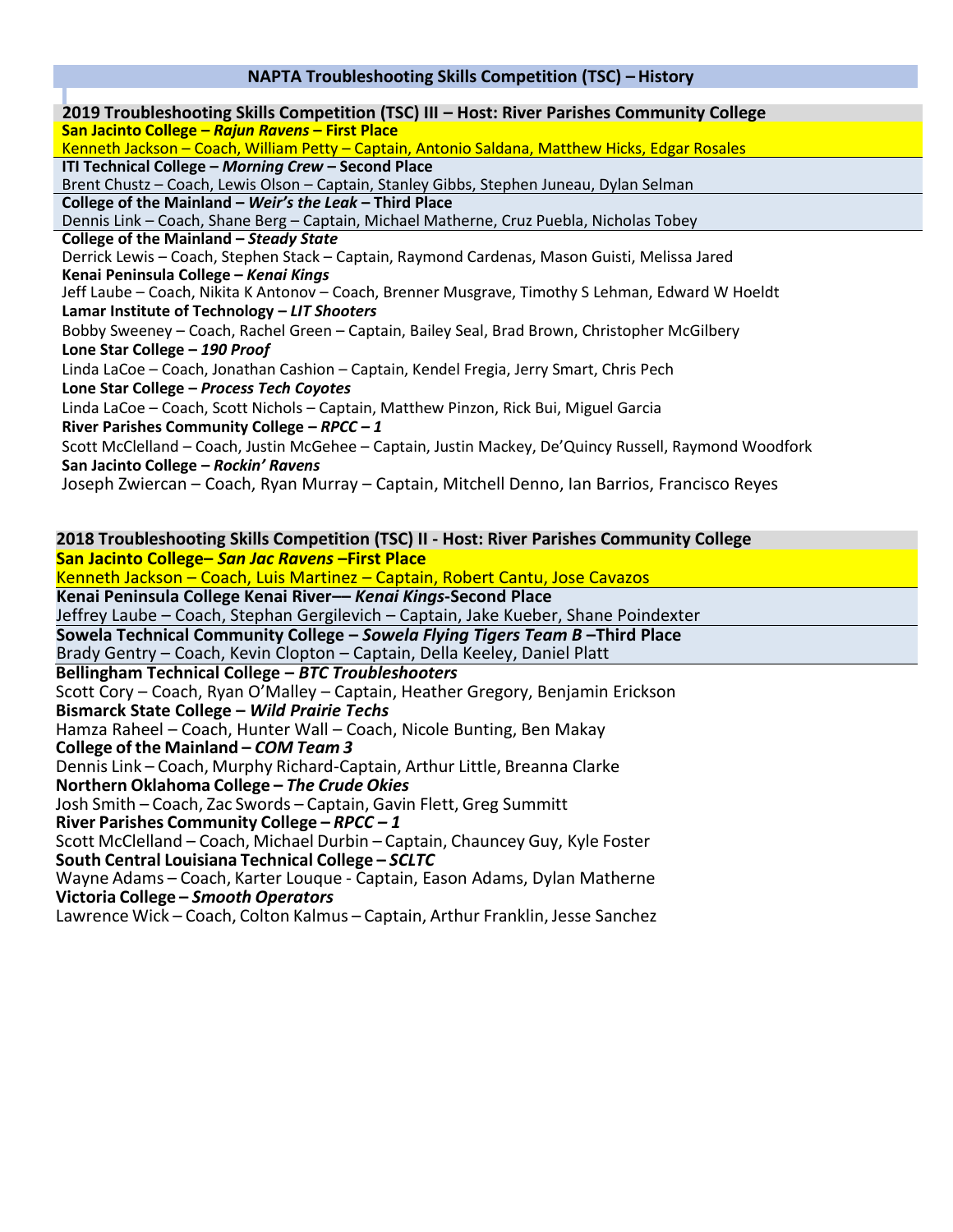# **NAPTA Troubleshooting Skills Competition (TSC) – History**

| 2017 Troubleshooting Skills Competition (TSC) I - Host: Lone Star College - Atascocita Center |
|-----------------------------------------------------------------------------------------------|
| San Jacinto College - San Jacinto Team 1 - First Place                                        |
| Kenneth Jackson - Coach, Christopher Lopez - Captain, Hunter Hollis, Landon Duncan            |
| Kenai Peninsula College Kenai River - Kenai Kings - Second Place                              |
| Jeffrey Laube - Coach, Joshua Wolfe - Captain, Andrew Leonard, Stephen Severson               |
| Kenai Peninsula College Anchorage - ORSO 907-Third Place                                      |
| Rick Adams - Coach, Willow Schlenker - Captain, Collin Oliver, Josh Bosnjak                   |
| Bellingham Technical College - BTC Vortex Breakers                                            |
| Ronald Grubb - Coach, Alyssa Willis - Captain, Jackson Daugherty, Hawkan Stephen              |
| <b>Bismarck State College - Mystics</b>                                                       |
| John Thilmony - Coach, Adam Goroski - Captain, Mark Veverka, Paul Sorenson                    |
| Mississippi Gulf Coast Community College - Murphey's Law                                      |
| Tommie Broome – Coach, Al Hollman – Captain, Thomas Cox, Alex Johnson                         |
| South Central Louisiana Technical College - SCLTC                                             |
| Wayne Adams - Coach, Lee Goodson - Captain, Bret Brevelle, Gerardo Hernandez                  |
| University of Alaska Fairbank - Pipeliners                                                    |
| Robert Hook - Coach, Steven Houseweart - Captain, Martin Parsons, Elena Homer                 |
|                                                                                               |

### **NAPTA & PTSE National Troubleshooting Competition –History**

**2016 Host: Lone Star College-Kingwood South Central Louisiana Technical College –** *SCLTC3* **– First Place** Wayne Adams-Coach, Paul Hansen-Captain, Eric Babin, Omar Farooq **Kenai Peninsula College Anchorage –** *Team 907* **– Second Place** Rick Adams-Coach, T.J. Krier-Captain, Kadeen Sanford, Philip Valenta **Kenai Peninsula College Kenai River –** *Kenai Kings* **– Third Place** Jeffrey Laube-Coach, Joshua M. Wolf-Captain, Andrew Davis, Brett Allen Meyer **Bellingham Technical College** *– BTC PTEC Juniors* Ron Grubb-Coach, Shawn Avilla-Captain, Dustin Hoffman, Michael Matta **ITI Technical College** *– Team ITI2* Gentri Williams-Coach, John Dear-Captain, Kenneth Davis, Christopher Lewis **Los Medanos College** *– Get 'er Done* William Cruz-Coach, Jeff Schults-Captain, Kip Sanchez, Chris Ryce **Mississippi Gulf Coast Community College** *– MGCCC Magic* Tommie Broome-Coach, Enrico Jones-Captain, Rod Kendrick, Joshua Smith **University of Alaska Fairbanks** *– Nanooks* Robert J Hook-Coach, Sean Pence-Captain, Sara Wagner, Carlen Thiessen

## **2014 & 2015 No competition**